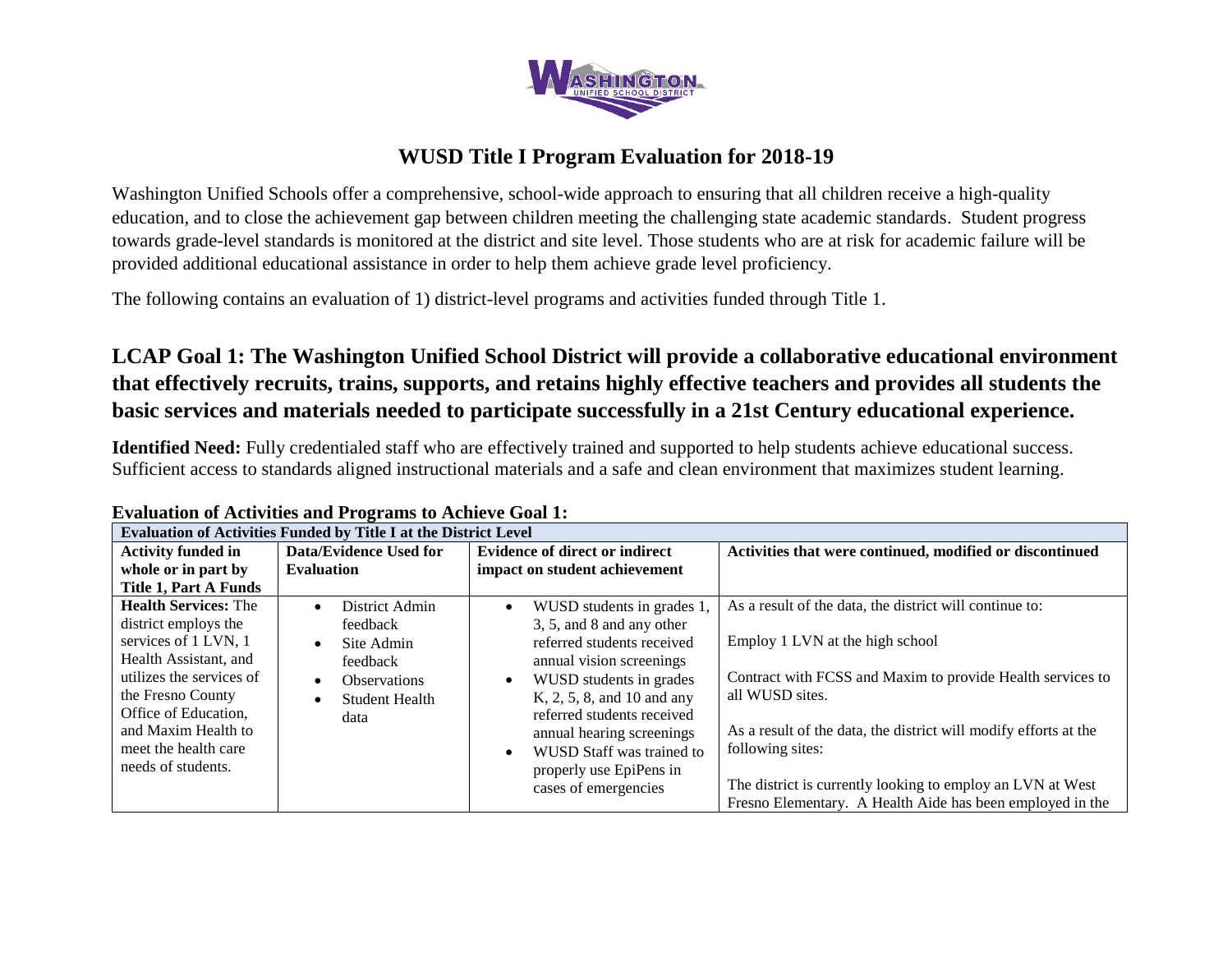

|                                                                          |                                                                     | WUSD students with IEPs<br>received required health<br>assessments<br>WUSD remained compliant<br>with vision and hearing<br>screening requirements<br>required for California<br>schools<br>Substitute Coverage for<br>required health services was<br>provided as needed:<br>Medication was provided to<br>students at school per legal<br>requirements.<br>Diabetic care and<br>monitoring was provided to<br>students at school per legal<br>requirements.         | past, but due to the increasing health needs of students, the<br>district will seek the services of an LVN for this site.<br>Due to an increase in the health needs of students at American<br>Union Elementary School, the District will hire an additional<br>health aide to cover this site. |
|--------------------------------------------------------------------------|---------------------------------------------------------------------|-----------------------------------------------------------------------------------------------------------------------------------------------------------------------------------------------------------------------------------------------------------------------------------------------------------------------------------------------------------------------------------------------------------------------------------------------------------------------|-------------------------------------------------------------------------------------------------------------------------------------------------------------------------------------------------------------------------------------------------------------------------------------------------|
| <b>Indirect Costs and</b><br><b>Administrative</b><br><b>Calculation</b> | <b>LCAP</b> Surveys<br><b>DELAC</b> Feedback<br><b>DAC</b> Feedback | Students are being provided with a<br>comprehensive educational program<br>due in part to the district's ability to<br>provide the following indirect<br>agency-wide, general management<br>costs: administrative activities<br>necessary for the general operation<br>of the agency, such as planning,<br>coordination of Title I services,<br>accounting, budgeting, payroll<br>preparation, personnel services,<br>purchasing, and centralized data<br>processing. | WUSD will continue to use allowable indirect cost and<br>administrative reservations to be able to administer the<br>educational program.                                                                                                                                                       |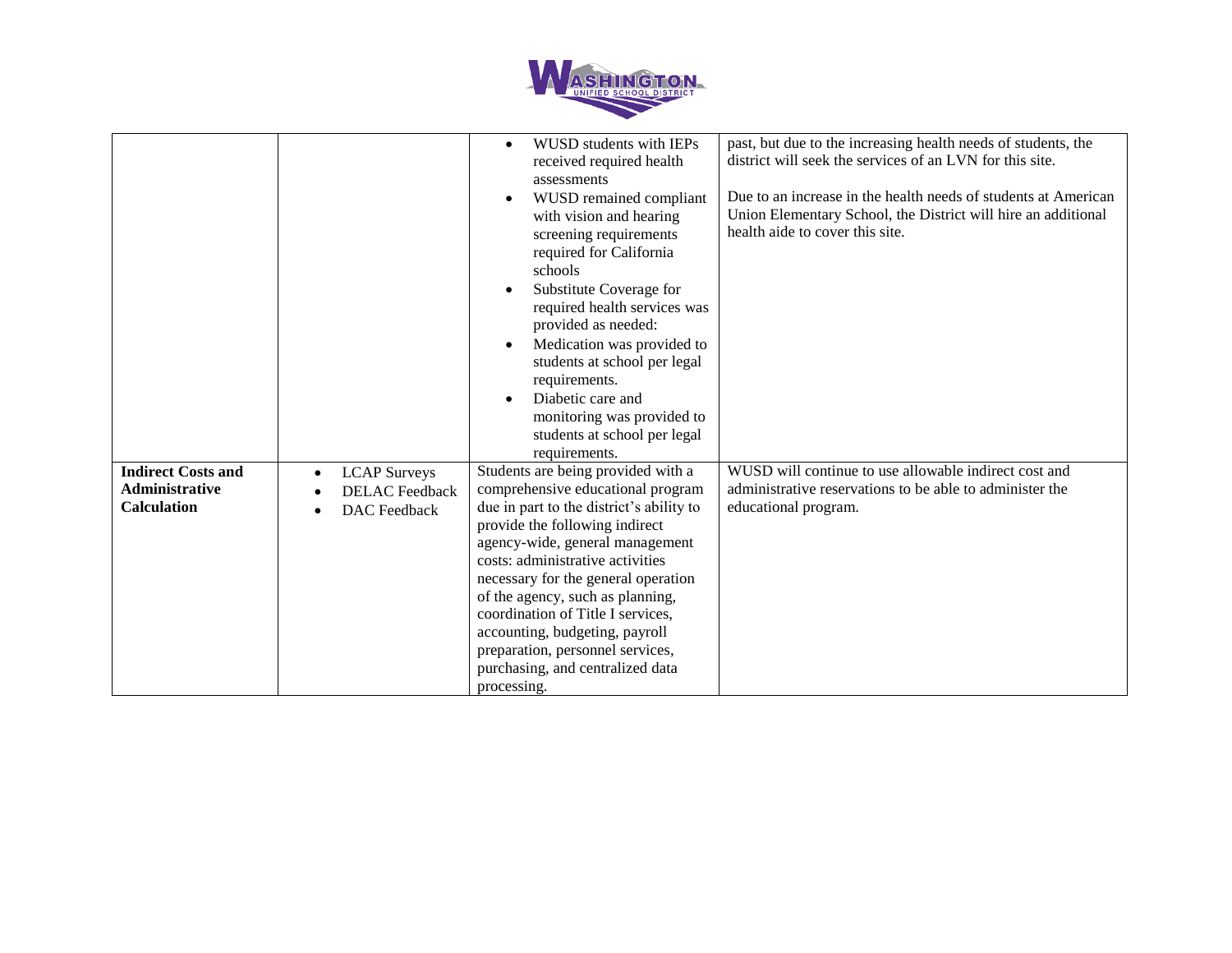

# **LCAP Goal 2: The Washington Unified School District will operate with strong parent and community involvement, including efficient and effective communication and opportunities for parents to participate in their own educational development.**

**Identified Need:** Opportunities for parents and our community to participate and communicate effectively need to continue to grow. Parents also need to be supported in their efforts to become informed and educated in order to be an active member of our community and promote educational success for their children.

| Evaluation of Activities Funded by Title I at the District Level                                                                                            |                                          |                                                                                                                                                                                      |                                                                                                                                                                                                                                                                                                                                                                                                                                                                                                     |  |
|-------------------------------------------------------------------------------------------------------------------------------------------------------------|------------------------------------------|--------------------------------------------------------------------------------------------------------------------------------------------------------------------------------------|-----------------------------------------------------------------------------------------------------------------------------------------------------------------------------------------------------------------------------------------------------------------------------------------------------------------------------------------------------------------------------------------------------------------------------------------------------------------------------------------------------|--|
| <b>Activity funded in</b>                                                                                                                                   | Data/Evidence Used for                   | <b>Evidence of direct or indirect</b>                                                                                                                                                | Activities that were continued, modified or discontinued                                                                                                                                                                                                                                                                                                                                                                                                                                            |  |
| whole or in part by                                                                                                                                         | <b>Evaluation</b>                        | impact on student achievement                                                                                                                                                        |                                                                                                                                                                                                                                                                                                                                                                                                                                                                                                     |  |
| <b>Title 1, Part A Funds</b>                                                                                                                                |                                          |                                                                                                                                                                                      |                                                                                                                                                                                                                                                                                                                                                                                                                                                                                                     |  |
| <b>Food Service</b><br><b>Supplies:</b> Food was<br>provided at district<br>parent meetings in an<br>effort to increase<br>attendance and<br>participation. | Parent Feedback<br><b>Staff Feedback</b> | According to the Parent<br>$\bullet$<br><b>Involvement Google</b><br>Reporting Form, parent<br>participation was down this<br>past year from 4100 in 2017-<br>18 to 2650 in 2018-19. | After analysis, it was determined that several factors<br>contributed to the decline in parent involvement,<br>including new staff hired at the Elementary sites<br>who were not familiar with the reporting form. It is<br>not believed that the decline in participation had a<br>negative impact on student achievement. It is<br>believed that providing meals and snacks at parent<br>meetings still increases participation, therefore the<br>district will continue to provide food service. |  |

### **Evaluation of Activities and Programs to Achieve Goal 2:**